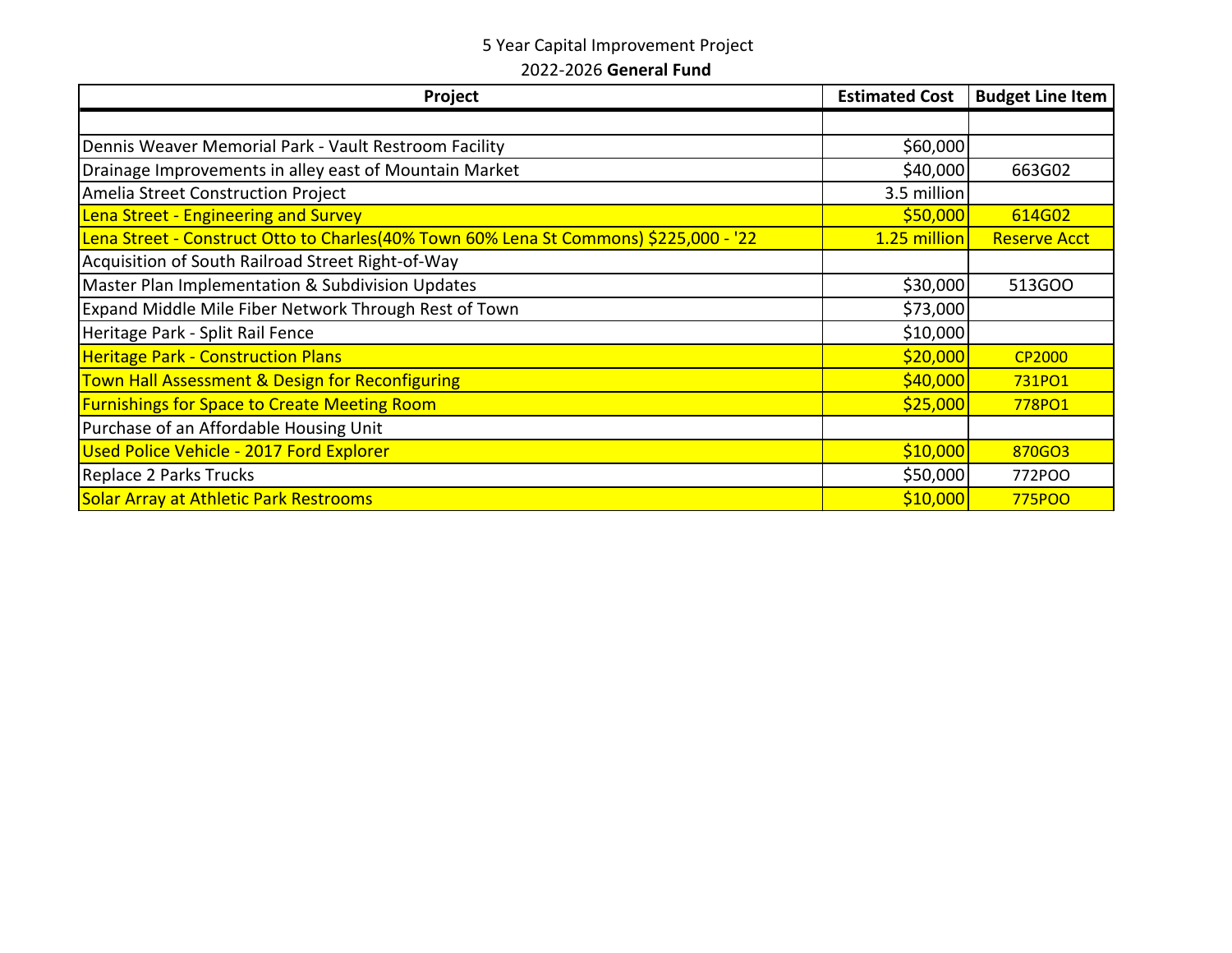## 5 Year Capital Improvement Project 2022-2026 **Water Fund**

| Project                                                     | <b>Estimated Cost</b>   | <b>Budget Line Item</b> |
|-------------------------------------------------------------|-------------------------|-------------------------|
|                                                             |                         |                         |
| Water Utility Augmentation (increase reliable water supply) | \$750,000               |                         |
| Water Conservation Plan / Basin Protection Implementation   | \$25,000                |                         |
| Video Inspection of Transmission Lines                      | \$57,500                |                         |
| Extend Water Mains Downtown (as needed)                     | \$135,000               |                         |
| GAC Equipment (offset by \$100,000 in grant funds)          | \$325,000               | 931WOO                  |
| Second River Crossing of Lines                              | \$150,000               |                         |
| Increase Storage East of the Uncompahgre River              | \$750,000               |                         |
| Blower and Compressor Upgrades at Water Treatment Plant     | \$40,000                |                         |
| Fiber Connection to Water Treatment Plant                   | \$130,000               |                         |
| Hydrant and Valve Replacement (within saline areas)         | \$15,000                |                         |
| Meter Replacement 5 Year Plan (\$60,000 in 2022)            | total project \$200,000 | 988WOO                  |
| <b>Fence Around Water Plant</b>                             | \$75,000                | 931WOO                  |
| Ventilation at Chlorine Chamber of Water Plant              | \$40,000                | 931WOO                  |